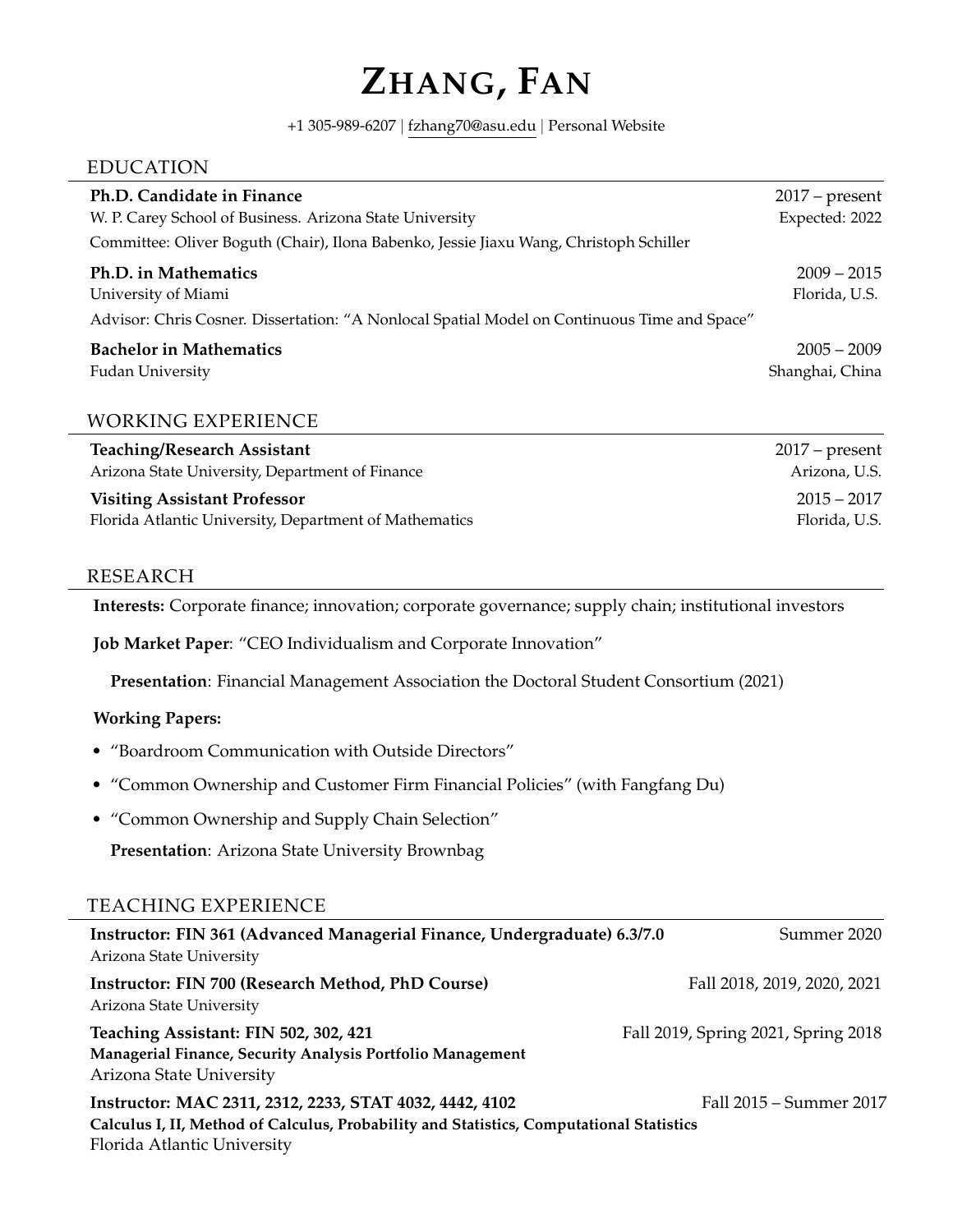# OTHER RESEARCH

1. "Do Firms Prefer Likers or Doubters?" (with Zhenhua Wu, Xueyan Yin and Pei-yu Chen) The 13th China Summer Workshop on Information Management (CSWIM 2019), pp. 278-284. 2019.

2. "CEO and CFO Risk-taking Incentives and Earnings Guidance" (with Tianqi Jiang, Zhao Wang and Shingo Goto) *Applied Economics Letters* 27, No. 15 (2020): 1256-1259.

3. "Institutional Ownership and Market Risk Disclosure" (with Tianqi Jiang, Xin Luo and Zhao Wang 2018)

4. "Linear and Weakly Nonlinear Stability Analyses of Turing Patterns for Diffusive Predator–Prey Systems in Freshwater Marsh Landscapes" (with Li Zhang and Shigui Ruan) *Bulletin of Mathematical Biology* 79, No. 3 (2017): 560-593.

# ACADEMIC ACTIVITIES

**Committee:** ASU Finance Doctoral Student Representative (2020-2021)

### **Discussant:**

- 37th International Conference of the French Finance Association (AFFI 2021)
- 4th Dauphine Finance Ph.D. Workshop (2021)
- Financial Management Association (FMA 2019)

**Session Chair:** Southwestern Financial Association Annual Meeting (SWFA 2021)

#### HONORS AND AWARDS

ASU Department of Finance PhD Travel Grants (2019-2021)

ASU Graduate Fellowship (2017-2021)

ASU Graduate School Travel Awards (2019)

University of Miami Graduate Assistantship (2009-2015)

# CERTIFICATION

CFA Level I (Completed)

#### SKILLS

**Languages**: English, Mandarin (Native) **Programming**: SAS, MATLAB, Stata, R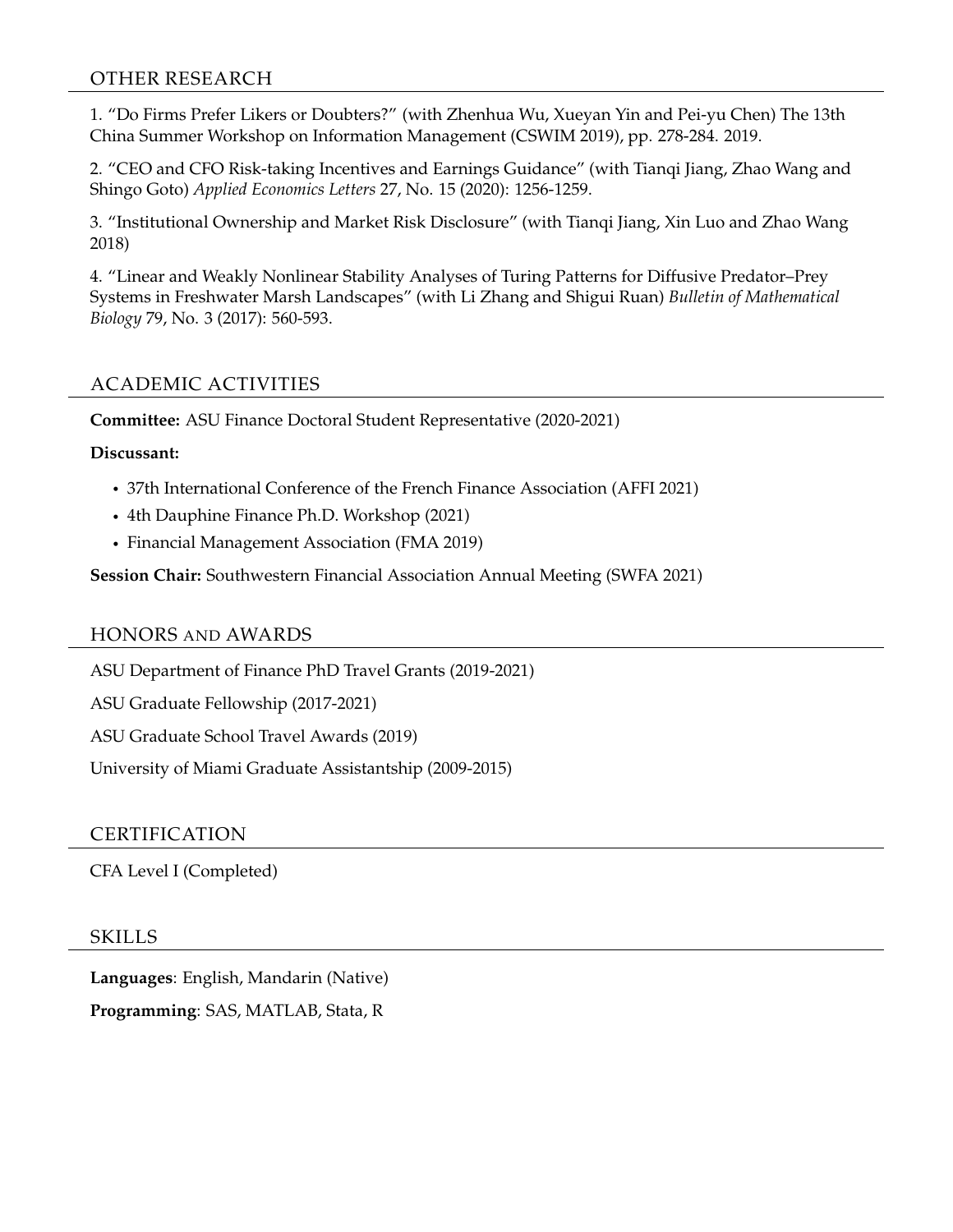- Oliver Boguth (Chair) Associate Professor Arizona State University 480-965-7961 Oliver.Boguth@asu.edu
- Jessie Jiaxu Wang Assistant Professor Arizona State University 480-965-8074 Jessie.Jiaxu.Wang@asu.edu
- Ilona Babenko Associate Professor Arizona State University 480-965-1036 Ilona.Babenko@asu.edu
- Christoph Schiller Assistant Professor Arizona State University 480-527-7774 Christoph.Schiller@asu.edu

# ABSTRACTS

### **CEO Individualism and Corporate Innovation** (Job Market Paper)

Using data on birthplaces of 2,065 CEOs and a local measure of cultural individualism based on the pace of westward-moving expansion in American history, I find a robust positive relation between CEO cultural individualism and corporate innovation. Firms with more individualistic CEOs file more patents, have more patent citations and higher patent originality, and generate patents with higher market values. I obtain these results using panel OLS regressions and the difference-in-differences estimation around CEO turnovers. CEO individualism increases innovation through its effect on corporate culture, internal capital reallocation, and the type of M&A deals pursued by the firm.

# **Boardroom Communication with Outside Directors**

I analyze boardroom communication between inside and outside directors. Outside directors may connect to potential competitors hence possess valuable information. Disclosing information to outside directors allows the inside directors to obtain valuable advice at the cost of potentially leaking information to competitors. I build a game-theoretic model that to determine the optimal board structure in the presence of information transmission. In the model, the firm faces a trade-off between better advising from outside directors and strategic disclosure by inside directors. Results show that multiple equilibria can arise for board structure and competition. I extend the model to an information design framework with costly persuasion and analyze the role of directors' attention. The model has implications for corporate governance in new business and information-intensive sectors.

#### **Common Ownership and Customer Firm Financial Policies** (with Fangfang Du)

This paper investigates how customer firms' financial policies are affected by common ownership with their suppliers. Common institutional ownership enhances firms' relationships with their suppliers, increases the trade credit that customer firms obtain from suppliers, and improves inventory management efficiency. Consistent with this mechanism, we find that (i) customer firms with higher common institutional ownership with their suppliers hold less cash as precautionary savings, (ii) this effect is more pronounced for firms with limited access to external financing and (iii) firms with higher common ownership with their suppliers decrease the use of financial leverage and maintain a higher level of dividend payout. Regression analysis exploiting financial institution mergers as a quasi-natural experiment establishes the causality of the results.